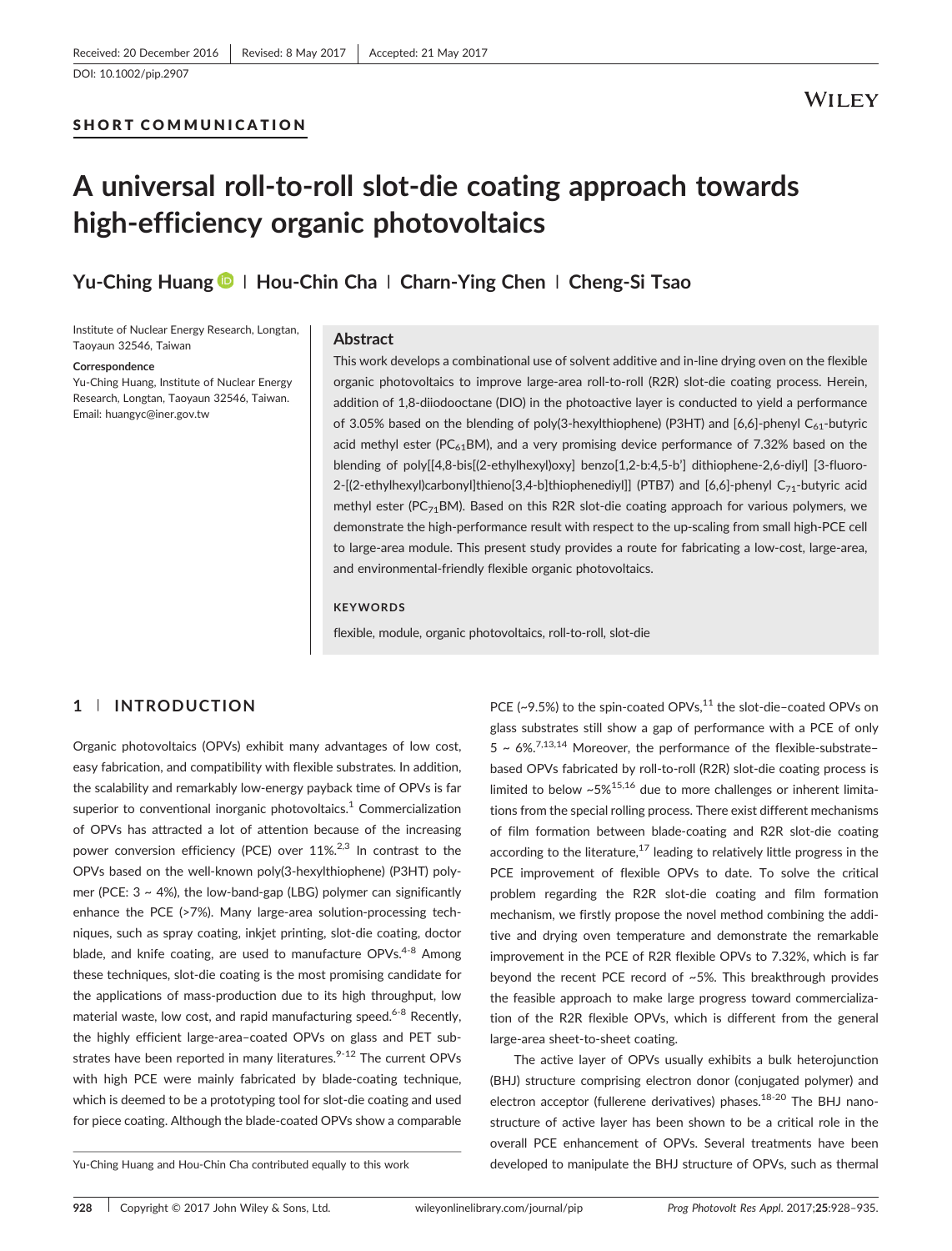annealing, $21$  solvent annealing, $22$  and solvent mixture, $23,24$  to effectively improve PCE. Although these approaches can enhance the performance of OPVs, the treatment time usually takes more than the order of 10 minutes. These treatments would be limiting factors on the processing rate when they are applied to the continuous R2R printing facility. Therefore, a facile way to facilitate the processing rate is important to realize the printable OPVs technology. Recently, the application of solvent additives has been explored as an easy way to optimize the BHJ nanostructure of OPVs.<sup>25</sup> Variable solvent additives. such as 1-chloronaphthalene  $(CN)$ , <sup>26</sup> nitrobenzene  $(NB)$ , <sup>27,28</sup> and 1,8-diiodooctane (DIO), $29,30$  have been introduced in high-performance OPVs, especially for LBG polymers. These solvent additives can effectively tailor the phase‐separation behavior to form a favorable bicontinuous BHJ structure via their different solubility of the donor and acceptor materials. $31$  For instance, in the most commonly used active layer system, poly(3‐hexylthiophene) (P3HT) and [6,6]-phenyl C<sub>61</sub>-butyric acid methyl ester (PC<sub>61</sub>BM), DIO is a selectively better solvent for  $PC_{61}$ BM than for P3HT, which would prevent from excessive  $PC_{61}$ BM aggregation in the blend and also enhance the P3HT crystallization. In addition, DIO is the most‐used solvent additive to enhance the PCE of devices based on LBG polymers, such as poly(thieno[3,4‐b]thiophene‐alt‐benzodithiophene) (PTB7) and poly(2,6‐(4,4‐bis‐(2‐ethylhexyl)‐4H‐cyclopenta‐[2,1‐b;3,4‐ b']dithiophene) ‐alt‐4,7(2,1,3‐benzothiadiazole) (PCPDTBT). Previous literature<sup>32</sup> pointed out that the addition of DIO would facilitate dispersion of the PCBM molecules into the PTB7 polymer aggregates (or intercalation of PCBM molecules with polymer chains) and result in a favorable donor‐acceptor interpenetration network. The additive can also adjust the evaporation time of host solvent for effectively increasing polymer crystallization. The use of solvent additives has shown a great improvement in PCE by controlling the BHJ morphology of OPVs at the multiple lengths, and different polymers are suitable for respective solvent additives. However, most of the additive‐based devices were fabricated by conventionally laboratory‐scale spin‐coating process, which is not compatible with high-throughput R2R printing technique. The solvent evaporation behavior, film crystallization, and BHJ structure of the films formed by spin‐coating process and R2R slot-die coating process are distinctively different. Establishing the fabrication technique of flexible R2R‐coated OPVs cannot be directly transformed by the experience based on spin‐coating process. This challenge motivates this study. On the other hand, PTB7 polymer is the model of the LBG polymers used for the spin‐coated OPVs with high PCE.<sup>33-35</sup> However, to date, the influence of solvent additives on the morphology of R2R‐coated OPVs reported elsewhere is based on the P3HT (PCE ~2%).<sup>36,37</sup> Recent literature reported that the R2Rcoated flexible OPV based on PTB7‐Th LBG polymer only exhibited a PCE of 2.42%.<sup>38</sup> These studies imply that the limited PCE improvement in the field of R2R‐printed OPVs is still a bottleneck.

Understanding the relationship among the large‐area–coating conditions, polymer materials, film morphology (phase‐separated nanostructure), and performance is very important to develop R2R‐coated flexible devices with high PCE. In our previous study, $17$  we demonstrated that manipulation of the early‐stage polymer crystallization during transformation of the wet film into solid‐sate film in the R2R-coating process plays an important role in the performance

improvement. In this study, we further illustrate how the BHJ film structure and performance of the R2R-coated P3HT:PC<sub>61</sub>BM OPV devices can be effectively improved by tuning the solvent additive contents and thermally processing condition. Furthermore, this technique was extended to the flexible R2R slot‐die–coated PTB7/PC<sub>71</sub>BM active layer and finally achieved the PCE of 7.32%, which is, to the best of our knowledge, the highest PCE among the reported OPVs based on the R2R slot‐die–coated fabrication and all LBG polymers. On the other hand, most of OPV studies adopted the halogenated solvents, such as chlorobenzene (CB) and 1,2-dichlorobenzene (DCB), <sup>9,11,12</sup> as the host solvent for LBG polymer. We further demonstrate that the R2R‐coated OPVs with high PCE can be successfully fabricated in this study by using nonhalogenated solvent, o‐xylene, as the host solvent. This study provides a solid basis of effective R2R slot‐die coating route to achieve high‐efficiency universally based on various polymers.

## 2 | EXPERIMENTAL

## 2.1 | Fabrication of R2R slot‐die–coated inverted **OPVs**

We slot-die coated the electron transport layer (ETL) and photoactive layer by using Coatema R2R system (Coatema smartcoater, Germany). To obtain a flexible substrate suitable for use in the R2R system, we purchased the ITO‐coated polyethylene terephthalate (PET) substrate with a surface resistance of 15  $\Omega$ /square from Optical Filters Ltd (EMI‐ito 15). The PET/ITO substrate was firstly cut into a  $10 \times 10$  cm<sup>2</sup> sheet, and then the substrate was treated with air plasma. Aluminum‐doped zinc oxide (Al‐ZnO, AZO) was used as the ELT in the present study, and the synthesis of AZO precursor and the slot‐die coating parameters of AZO were described in our previous literature.<sup>8,17</sup> To obtain the P3HT:PC<sub>61</sub>BM:DIO photoactive solution suitable for R2R slot-die process, 12-mg P3HT, 12-mg PC<sub>61</sub>BM (Rieke Metals), and various contents of DIO (Aldrich) were dissolved in 1‐ml o-xylene solvent. For the PTB7:PC<sub>71</sub>BM:DIO solution, we dissolved 6 mg of PTB7 (1-Mateirals), 9-mg  $PC_{71}$ BM (Rieke Metals), and various contents of DIO in 1-ml o-xylene. These photoactive solutions were stirred at 50°C for overnight before slot-die coating. The slot-die coating layers were dried immediately by in‐line oven equipped within the R2R‐coating machine (R2R oven). To keep a stable R2R oven temperature, we preheated the oven at various temperatures for 40 minutes before coating. The slot-die coating speed used for ETL and photoactive layer was 1 m/min, and the input rates of ETL and photoactive layer were 0.8 and 1.2 ml/min, respectively. The deposited ETL was dried at 150°C for 10 minutes in an ambient oven, and the deposited wet photoactive layers were dried at various R2R oven temperature. To clarify the effect of DIO addition on the PCE of OPVs, we did not treat the photoactive layer with an additional thermal annealing process. The thicknesses of the slot‐die–coated films of AZO, P3HT: PC<sub>61</sub>BM:DIO, and PTB7:PC<sub>71</sub>BM:DIO were about 60, 150, and 70 nm, respectively. To provide a hole transporting layer (HTL) and top metal electrode, we thermally evaporated  $MoO<sub>3</sub>$  (5 nm) and Ag (100 nm) films on the photoactive layer by using a shadow mask. The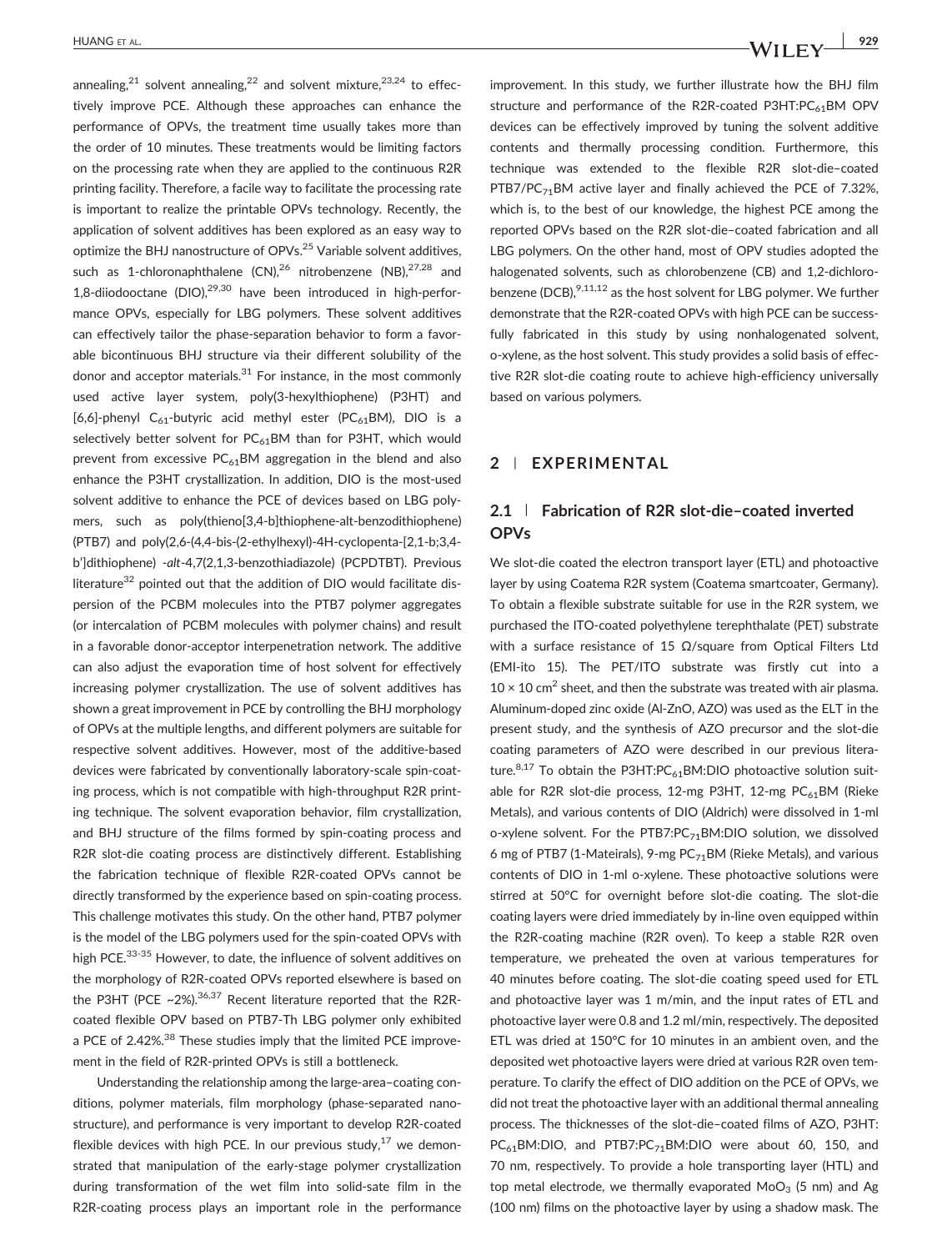devices used in this study were with the area of (1)  $1 \times 0.3$  cm<sup>2</sup> and (2)  $1 \times 2$  cm<sup>2</sup>. Further, we also fabricated the module in the pattern comprising 20 cells in series and parallel connection (unit cell area:  $1 \times 1$  cm<sup>2</sup>). The configuration of connected cells in the module is based on the literature.<sup>39</sup> Figure 1 shows the structure of the devices and the module. It is noteworthy to mention that all the R2R‐coating processes were conducted in air environment.

#### 2.2 | Characterization

The current density‐voltage characteristics of the devices and module were measured by a source meter (Keithley 2400) under AM 1.5G illumination (100 mW/cm<sup>2</sup>) using a solar simulator (Abet technologies, Model #11000). The thicknesses of films were measured by a profilometer (Alpha Step D‐100, KLA Tencor). Surface roughness and morphology of the blend films were analyzed by atomic force microscopy (AFM, Digital Instruments, Nanoscale III). All the slot-die-coated devices were not encapsulated and measured under ambient atmosphere.

## 3 | RESULTS AND DISCUSSION

Previous studies have demonstrated the effect of solvent additive (DIO) on the performance of OPVs, which were mainly fabricated by conventional spin‐coating process at the laboratory scale. To date, there are very few publications reporting how the solvent additive affects the performance of the devices manufactured by the R2R process. It is a challenge to develop an easy R2R coating for achieving the high-performance OPV. Because of the continuous coating features, such as stress on substrate, fluid flow, and viscosity, of roll-to-roll process, the printed wet films must be controlled to be entirely dried before they entered into the roller. In usual, the addition of the solvent additive into the active layer would reduce the film drying speed due to its high boiling point and thus hinder the coating rate and the formation of well‐BHJ structure of R2R process. For overcoming this hindrance, we firstly studied the relationship between the content of the solvent additive and the feasible parameters of R2R slot-die-coated process on the flexible substrate. For the blend of P3HT: $PC_{61}$ BM as the model system, the added amounts of DIO are 0.25, 0.5, and 1 vol%. The R2R oven temperature was set at 110°C. Figure 2 shows the J-V curves of slot-die-coated devices (cell area:



FIGURE 2 J-V curves of the P3HT: $PC_{61}$ BM solar cells (cell area:  $1 \times 0.3$  cm<sup>2</sup>) prepared with various DIO contents and without additional thermal annealing [Colour figure can be viewed at [wileyonlinelibrary.com](http://wileyonlinelibrary.com)]

 $1 \times 0.3$  cm<sup>2</sup>) prepared with various additive contents and without additional thermal annealing. Table 1 lists the electric characteristics of the devices. The solvent additive relatively affects the short‐current density  $(J_{\rm sc})$  and fill factor (FF) of these devices without thermal annealing. The  $V_{\text{oc}}$  of devices gradually decreases with increasing DIO additive content. The devices with 0.25 vol% DIO have the highest PCE with  $V_{\text{oc}}$ , J<sub>sc</sub>, FF, and PCE of 0.61 V, 8.96 mA/cm<sup>2</sup>, 50.4%, and 2.73%, respectively. The devices processed with 0.5 vol% DIO exhibited a similar performance of devices with 0.25 vol% DIO. Noteworthy, the average PCE of devices was reduced from 2.46% to 2.11% as the DIO content increased from 0.5 to 1 vol%. According to our previous study, $17$  the early stage of polymer crystallization during film drying process in the moving R2R step plays a critical role in the BHJ film morphology and device performance. Considering combinational

**TABLE 1** Performance of the P3HT: $PC_{61}$ BM solar cells based on various DIO amounts without additional thermal annealing. The devices area is  $0.3 \text{ cm}^2$  and the average PCEs are averaged over 15 devices

|              | DIO Amount $J_{sc}$ , mA/cm <sup>2</sup> $V_{oc}$ , V FF, % PCE, % PCE <sub>ave</sub> , % |      |      |           |                 |
|--------------|-------------------------------------------------------------------------------------------|------|------|-----------|-----------------|
| 0            | 1.87                                                                                      | 0.61 |      | 41.5 0.48 | $0.38 \pm 0.11$ |
| 0.25         | 8.96                                                                                      | 0.61 |      | 50.4 2.73 | $2.58 \pm 0.08$ |
| 0.5          | 8.44                                                                                      | 0.59 | 54.3 | 2.70      | $2.46 \pm 0.15$ |
| $\mathbf{1}$ | 7.43                                                                                      | 0.57 | 56.2 | 2.36      | $2.11 \pm 0.19$ |



FIGURE 1 Schematic diagram of structure of (A) devices and (B) module. In the structure of the module, the cathode (marked in "−") is the etching ITO and the anode (marked in "+") is the thermally evaporated silver [Colour figure can be viewed at [wileyonlinelibrary.com](http://wileyonlinelibrary.com)]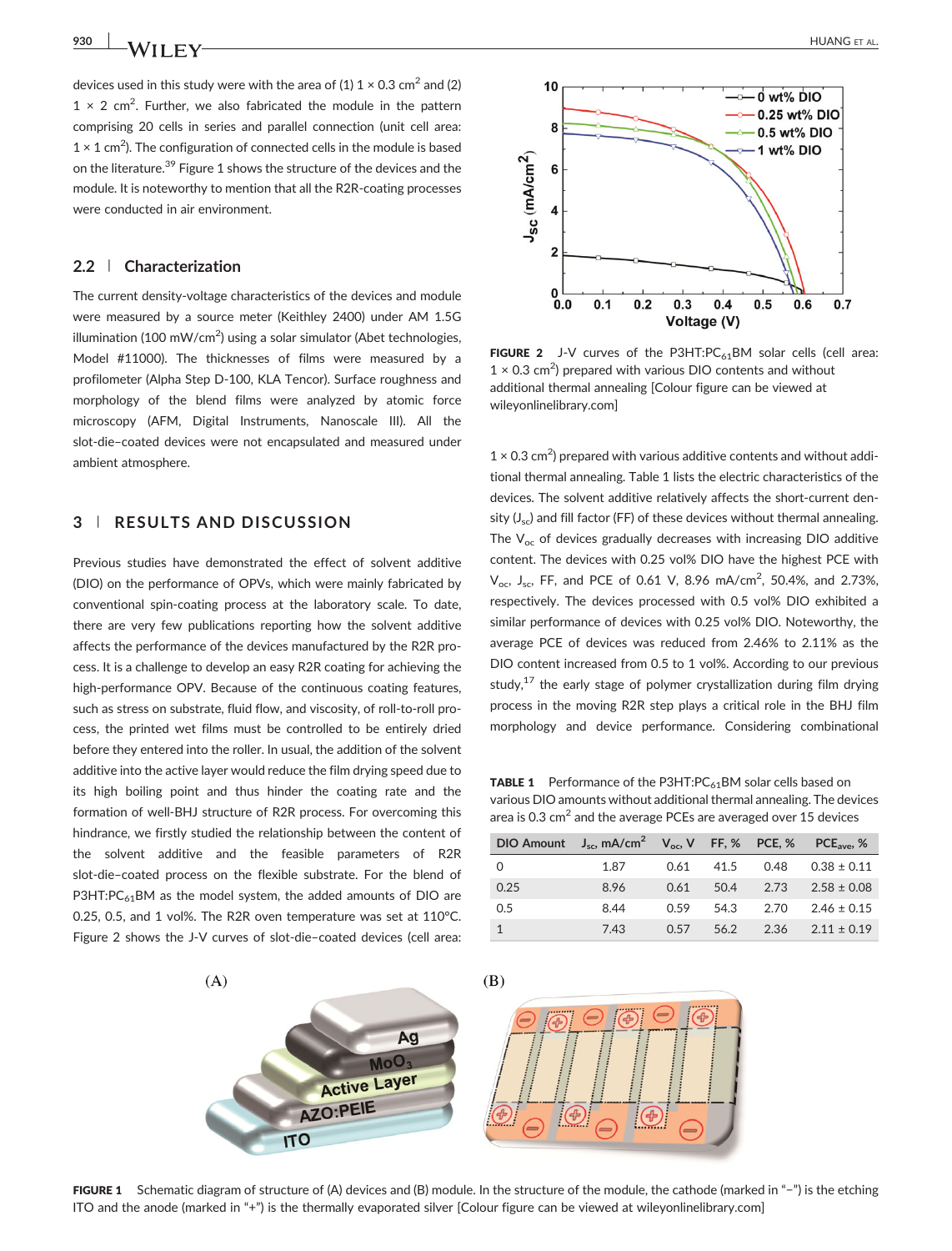effect of drying temperature and additive, we increased the temperature of R2R oven from 110°C to 130°C and 150°C for each additive amount set at 0.25 and 0.5 vol%, respectively. Figure 3 shows the J‐V curves of these slot‐die–coated OPV devices (cell area:  $1 \times 0.3$  cm<sup>2</sup>), and the corresponding performances are listed in Table 2. These results show that the highest PCE tuned by the content of solvent additive varies with the R2R oven temperature. As the R2R oven temperature increases from 110°C to 130°C, the optimal solvent additive amount is shifted to 0.5 vol% from 0.25 vol%. Thus, the highest PCE achieves 3.1% from 2.63% mainly due to the increasing J<sub>sc</sub>. Moreover, the same development trend of PCE was present as the R2R oven temperature was increased to 150°C. These results indicate that the PCE of additive‐based devices manufactured by the R2R slot-die coating is also strongly influenced by the early stage of film formation from wet film to solid film. Therefore, we can further combine the use of solvent additive and R2R oven temperature to precisely control the film formation and thus optimize BHJ morphology.

To demonstrate the universal applicability of abovementioned R2R slot-die coating procedure for the LBG-polymer-based OPVs, we transferred this processing concept to the  $PTB7/PC_{71}BM$  system that is known to perform high efficiency based on the conventional spin coat process. Several research groups have reported that the PCE of spin-coated PTB7:PC<sub>71</sub>BM OPVs achieved over 9%. To attain the commercialization target of OPV, a researcher group transferred the PTB7‐Th–based OPV from spin coating under inert atmosphere to doctor-blade-coating under air environment.<sup>40</sup> The PCE of the PTB7‐Th OPV on glass substrate fabricated under air was only 5.3%, but the performance can be improved to 8.3% by a posttreatment with alcohol‐based solvent. Although the LBG‐based OPVs have shown to be a promising potential to realize OPV commercialization, the PCE of flexible LBG‐polymer–based devices manufactured by R2R mass production is still limited.<sup>41</sup> According to the previous results of the P3HT:PC<sub>61</sub>BM:DIO devices, the combination of addition content of DIO and the R2R oven temperature could greatly influence the film



FIGURE 3  $\:$  J-V curves of the P3HT:PC $_{61}$ BM solar cells (cell area: 1  $\times$  0.3 cm $^2$ ) prepared with (A) 0.25 vol% and (B) 0.5 vol% of DIO under the R2R oven temperature of 110°C, 130°C, and 150°C [Colour figure can be viewed at [wileyonlinelibrary.com\]](http://wileyonlinelibrary.com)

TABLE 2 Performance of the P3HT:PC $_{61}$ BM solar cells with 0.25 and 0.5 vol% DIO amounts under various R2R oven temperatures. The devices area is 0.3  $\text{cm}^2$  and the average PCEs are averaged over 15 devices

| <b>DIO Amount</b> | Oven Temp | $J_{\rm sc}$ , mA/cm <sup>2</sup> | $V_{\rm oc}$ V | <b>FF. %</b> | PCE, % | $PCEave$ , %    |
|-------------------|-----------|-----------------------------------|----------------|--------------|--------|-----------------|
| 0.25              | 110       | 8.96                              | 0.61           | 50.4         | 2.73   | $2.58 \pm 0.08$ |
|                   | 130       | 7.289                             | 0.62           | 58.3         | 2.63   | $2.50 \pm 0.12$ |
|                   | 150       | 6.498                             | 0.615          | 61.4         | 2.45   | $2.11 \pm 0.28$ |
| 0.5               | 110       | 8.44                              | 0.59           | 54.3         | 2.70   | $2.46 \pm 0.15$ |
|                   | 130       | 9.809                             | 0.583          | 54.2         | 3.10   | $3.04 \pm 0.09$ |
|                   | 150       | 8.677                             | 0.584          | 59           | 2.99   | $2.8 \pm 0.17$  |

TABLE 3 Performance of the PTB7:PC<sub>71</sub>BM solar cells and module based on various DIO amounts with the R2R oven temperature of 130°C. The devices area are 0.3 and 2 cm<sup>2</sup>, and the module area is 20 cm<sup>2</sup>. The average PCEs of single cells and modules are averaged over 15 devices and 5 devices, respectively

| Device Area | <b>DIO Amount</b> | $J_{\rm sc}$ , mA/cm <sup>2</sup> | $V_{\rm oc}$ , V | <b>FF. %</b> | PCE, % | $PCEave$ , %     |
|-------------|-------------------|-----------------------------------|------------------|--------------|--------|------------------|
| 0.3         | 0.5               | 9.07                              | 0.69             | 33.1         | 2.06   | $1.79 \pm 0.42$  |
|             |                   | 10.97                             | 0.74             | 43.2         | 3.52   | $3.427 \pm 0.11$ |
|             | 1.5               | 14.01                             | 0.77             | 57.0         | 6.14   | $6.007 \pm 0.13$ |
|             | ◠                 | 15.91                             | 0.76             | 60.3         | 7.32   | $6.93 \pm 0.44$  |
|             | 3                 | 12.24                             | 0.76             | 53.9         | 5.02   | $4.68 \pm 0.51$  |
| 2           | C                 | 14.14                             | 0.75             | 53.5         | 5.7    | $5.30 \pm 0.57$  |
| Module      |                   | 1.44                              | 7.21             | 41.8         | 4.34   | $4.125 \pm 0.24$ |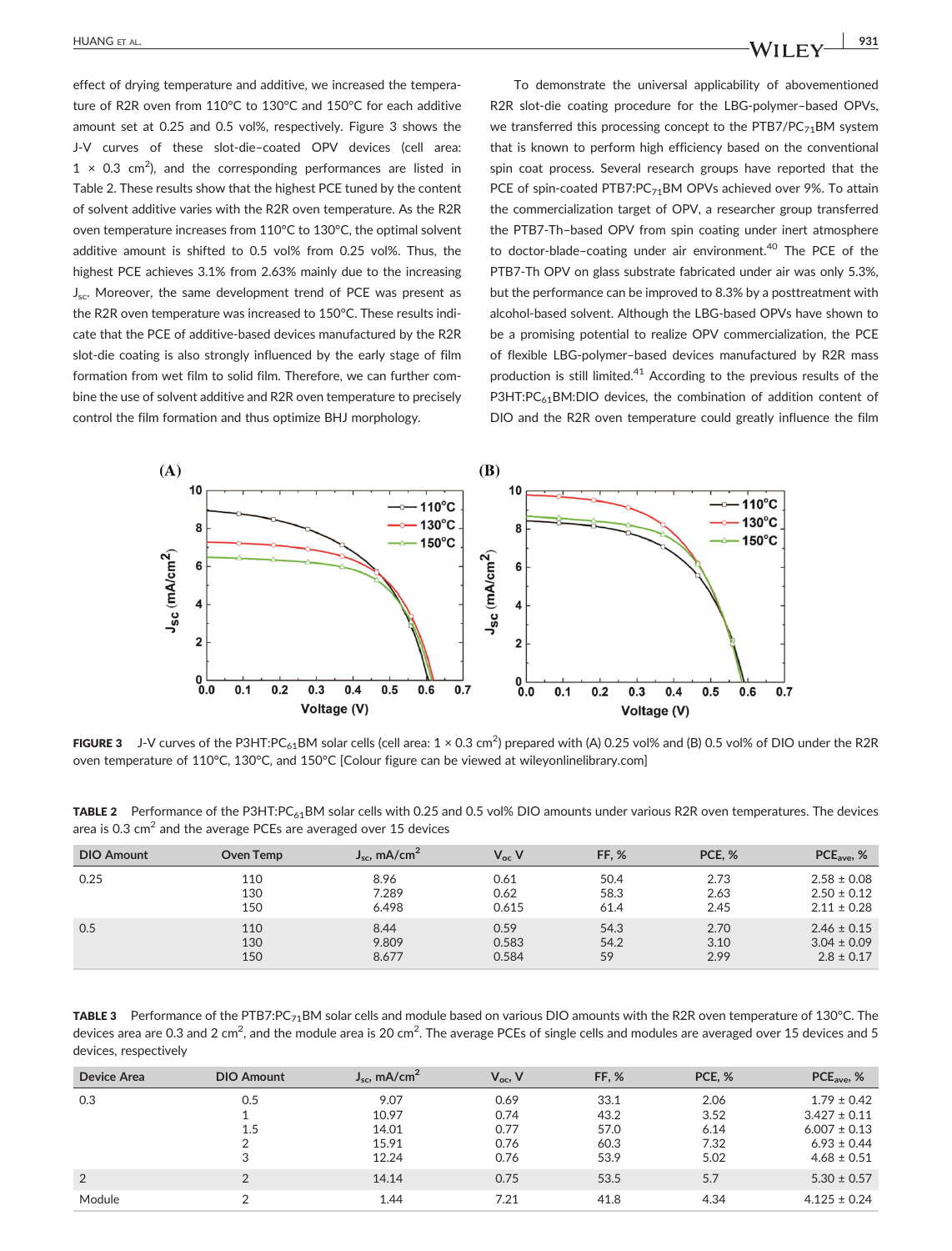formation and BHJ morphology on the flexible ITO/PET during the R2R slot-die process under air. These 2 effects are coupled herein. To obtain highly efficient R2R slot‐die–coated OPVs, we firstly tuned the DIO addition content from 0.5 to 3 vol% for  $PTB7/PC_{71}BM$ system. Table 3 presents the overall photovoltaic performances of



**FIGURE 4** J-V curves of the PTB7:PC $_{71}$ BM solar cells prepared with various DIO contents (cell area:  $1 \times 0.3$  cm<sup>2</sup>) [Colour figure can be viewed at [wileyonlinelibrary.com\]](http://wileyonlinelibrary.com)

these PTB7:PC<sub>71</sub>BM devices (cell area:  $1 \times 0.3$  cm<sup>2</sup>). Figure 4 plots the J-V curves of the corresponding devices under simulated AM 1.5G illumination (100 mW/cm<sup>2</sup>). By increasing the DIO content from 0.5 to 1 vol%, the PCE of devices was improved from 1.79% to 3.43% because of the enhanced  $J_{sc}$  and FF. The PTB7/PC<sub>71</sub>BM device with 2 vol% DIO successfully demonstrates a  $J_{sc}$  of 15.91 mA/cm<sup>2</sup>, V<sub>oc</sub> of 0.76 V, and FF of 60.3%, yielding a PCE of 7.32%. To the best of our knowledge, this is the highest efficiency that has been achieved so far in the reported flexible OPVs manufactured by R2R slot‐die process under air. During the processing optimization, the additive DIO content is more critical to the variation of R2R oven temperature. The appropriate temperature of R2R oven in set at 130°C.

To investigate the evolution of BHJ morphology of the R2R slot-die-coated films tailored by the DIO content and the R2R oven temperature, we have measured the morphology of these films by using AFM. Figure 5 shows the AFM images of BHJ morphology of P3HT:PC $_{61}$ BM films with various DIO contents (0 and 0.5 vol%) and R2R oven temperatures (110°C, 130°C, and 150°C), respectively. Figure 5A was the morphology of the blend film without DIO under the R2R oven temperature of 110°C, and the root-mean-square (RMS) roughness determined by AFM was 1.4 nm. Although a



FIGURE 5 Atomic force microscopy images of the roll-to-roll slot-die-coated P3HT:PC<sub>61</sub>BM films prepared with various DIO contents and at different roll-to-roll oven temperatures. A, pristine P3HT:PC<sub>61</sub>BM film coated under roll-to-roll oven temperature of 110°C; B, P3HT: PC<sub>61</sub>BM:0.5 vol% DIO film coated under roll-to-roll oven temperature of 110°C; C, P3HT:PC<sub>61</sub>BM:0.5 vol% DIO film coated under roll-to-roll oven temperature of 130°C; and D, P3HT:PC<sub>61</sub>BM:0.5 vol% DIO film coated under roll-to-roll oven temperature of 150°C [Colour figure can be viewed at [wileyonlinelibrary.com](http://wileyonlinelibrary.com)]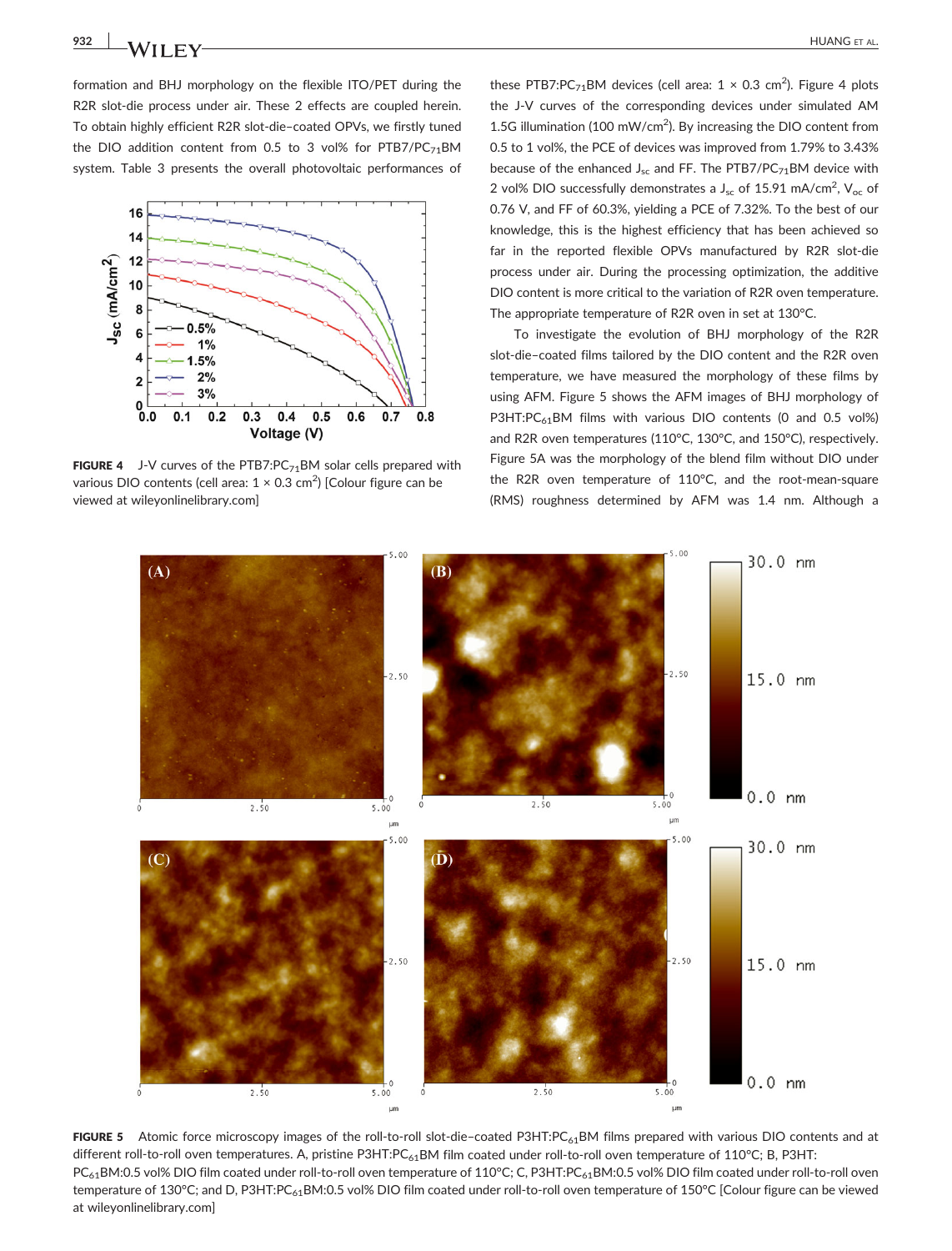smooth film was obtained under the coating condition, the R2R slot-die-coated film without DIO and thermal annealing presents a low PCE because of the insufficient charge transport paths resulted from the lack of suitable bicontinuous network of P3HT and  $PC_{61}$ BM phases within the film. For the films prepared with 0.5 vol% DIO, they exhibit the well phase-separation between P3HT and  $PC_{41}$ BM to form the effective BHJ structure with large domains into bicontinuous network (Figure 5B‐D). According to our previous study, $17$  the R2R oven temperature has an impact on the RMS roughness and P3HT crystallization of R2R slot‐die–coated films. The similar morphological evolution was presented in the P3HT:  $PC_{61}$ BM blend films prepared with the high-boiling-point additive. The films coated under the R2R oven temperature of 110°C, 130°C, and 150°C show the RMS roughness of 5.2, 3.0, and 3.9 nm, respectively. These results elucidate that the BHJ morphology of the R2R slot‐die–coated films can be manipulated by varying the additive content and the R2R processing temperature. In comparison to the increase of polymer crystallinity, the control of hierarchically phase‐separated BHJ morphology by additive has the critical effect on the PCE of OPVs.

Likewise, we applied this method to control the BHJ morphology of films consisting of PTB7 and  $PC_{71}$ BM. The solvent additive DIO greatly improved the performance of the devices based on PTB7:  $PC_{71}$ BM blend film. The widely accepted reason for the performance improvement is that the DIO can reduce the nanoscale component domain size, thereby increasing interfacial area, exciton dissociation, and the associated photocurrent. Therefore, we focus on how the morphology of the PTB7:PC<sub>71</sub>BM films evolves with DIO contents of 1 and 2 vol%. Figure 6 shows the AFM images of the R2R slot-die–coated PTB7:  $PC_{71}$ BM films with various DIO contents. It can be clearly observed from these images that there is a substantial difference in the film morphology. A large domain size representing the large‐scale phase separation was clearly revealed in the film processed with 1 vol% DIO (Figure 6A). The large domains of phase separation lead to a poor efficiency of exciton dissociation. Upon addition of 2 vol% DIO, a significant reduction in the domain size represents the well mixing of phase separation, as shown in Figure 6B. In this case, which is different from the P3HT: $PC_{61}$ BM blend films, the marked increase of large interfacial area resulted from the fine domains plays an important role in the improvement of PCE.

Furthermore, we scale up the cell area to  $1 \times 2$  cm<sup>2</sup>. The PCE of PTB7/PC<sub>71</sub>BM device is reduced to 5.7% ( $J_{\text{sc}}$  = 14.1 mA/cm<sup>2</sup>,  $V_{\text{oc}}$  = 0.75 V, FF = 53.5%). The reduction of PCE may be attributed to the coating uniformity and processing defects of active layer from the environment without good dust and humidity control, which can be improved in the future. The corresponding J‐V curve is shown in Figure 7. Based on these solid processing parameters, we prepared a flexible module of active area 20  $\text{cm}^2$  (series and parallel connected 20 cells). The module PCE is 4.34%  $(J_{\rm sc} = 1.44 \text{ mA/cm}^2, V_{\rm oc} = 7.21 \text{ V},$ FF = 41.8%), and the corresponding J‐V curve is shown in Figure 8A. In addition, the stability of the module is shown in Figure 8B. The stability measurement was performed in the dark with ambient conditions tested according to ISOS-D-1 (shelf), $42$  and the PCE was normalized to the corresponding initial value. The normalized PCE of the module maintains 92% of its original performance after 65 days. The stability of our OPV flexible module is comparable to that of PTB7:PC $_{71}$ BM devices on ITO/glass electrode.<sup>43,44</sup> This present study demonstrates the universal R2R slot‐die coating approach for various polymers (P3HT ~ LBG polymer) with respect to the up-scaling from small high‐PCE cell to large area module.



**FIGURE 7** J-V curve of the PTB7:PC $_{71}$ BM solar cells with device area of  $1 \times 2$  cm<sup>2</sup> [Colour figure can be viewed at [wileyonlinelibrary.com](http://wileyonlinelibrary.com)]



FIGURE 6 Atomic force microscopy images of the roll-to-roll slot-die-coated PTB7:PC<sub>71</sub>BM films prepared with various DIO contents of (A) 1 vol % and (B) 2 vol% [Colour figure can be viewed at [wileyonlinelibrary.com](http://wileyonlinelibrary.com)]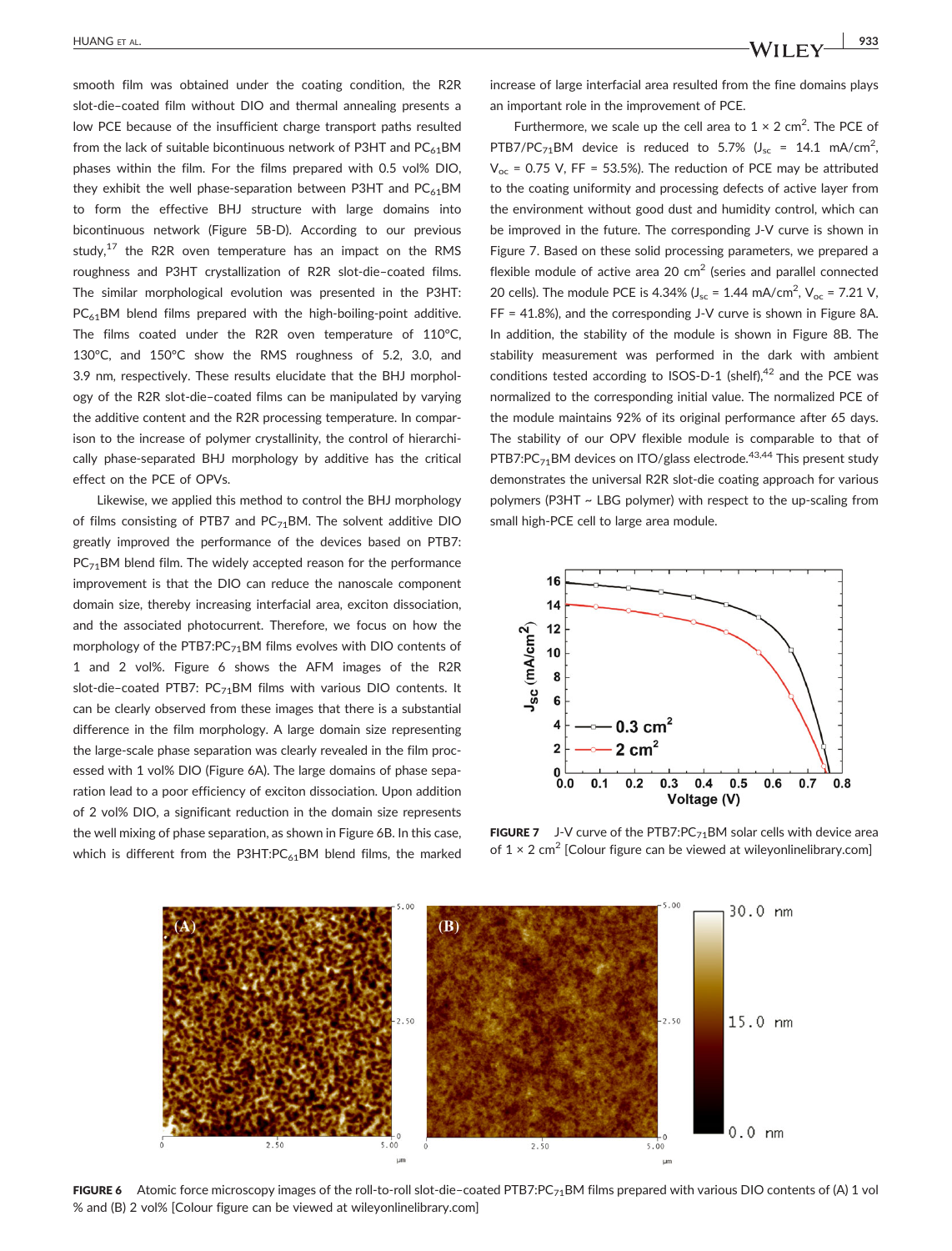

**FIGURE 8** A, J-V curve and picture of the PTB7:PC<sub>71</sub>BM OPV module  $(1 \times 1 \text{ cm}^2 \text{ for each cell area})$ . B, Normalized PCE of the encapsulated PTB7: PC<sub>71</sub>BM OPV module stored for 65 days in air under ambient conditions [Colour figure can be viewed at [wileyonlinelibrary.com](http://wileyonlinelibrary.com)]

#### 4 | CONCLUSIONS

We developed the facile R2R slot-die coating approach to significantly enhance the PCE of the flexible OPVs by combination of the additive and the R2R oven temperature universally for general polymers. The amount of DIO additive in the photoactive layer solution was used to significantly improve the performance by tailoring the nanomorphology and intermixing phase separation during the early stage of film formation during R2R oven drying. The highest PCE of 7.32% based on PTB7:PC<sub>71</sub>BM:2%DIO is achieved using R2R slot-die coating process. Our study demonstrates a feasibility of solution-processable and environmental-friendly slot-die-coated high performance OPVs and the up‐scaling to large area module.

#### REFERENCES

- 1. Darling SB, You F. The case for organic photovoltaics. RSC Adv. 2013;3(39):17633‐17648.
- 2. Nian L, Gao K, Liu F, et al. 11% Efficient ternary organic solar cells with high composition tolerance via integrated near‐IR sensitization and interface engineering. Adv Mater. 2016;28(37):8184‐8190.
- 3. Kumari T, Lee SM, Kang S‐H, Chen S, Yang C. Ternary solar cells with a mixed face‐on and edge‐on orientation enable an unprecedented efficiency of 12.1%. Energ Environ Sci. 2017;10:258‐265.
- 4. Huang Y‐C, Chia H‐C, Chuang C‐M, Tsao C‐S, Chen C‐Y, Su W‐F. Facile hot solvent vapor annealing for high performance polymer solar cell using spray process. Solar Energy Materials and Solar Cells 2013; 114(0):24–30.
- 5. Eggenhuisen TM, Galagan Y, Coenen EWC, et al. Digital fabrication of organic solar cells by Inkjet printing using non‐halogenated solvents. Solar Energy Materials and Solar Cells 2015; 134(0):364–372.
- 6. Galagan Y, Fledderus H, Gorter H, et al. Roll‐to‐roll slot‐die coated organic photovoltaic (OPV) modules with high geometrical fill factors. Energ Technol. 2015;3(8):834‐842.
- 7. Liu F, Ferdous S, Schaible E, et al. Fast printing and in situ morphology observation of organic photovoltaics using slot‐die coating. Adv Mater. 2015;27(5):886‐891.
- 8. Cha H‐C, Huang Y‐C, Hsu F‐H, et al. Performance improvement of large‐area roll‐to‐roll slot‐die‐coated inverted polymer solar cell by tailoring electron transport layer. Solar Energy Materials and Solar Cells. 2014;130:191‐198.
- 9. Berny S, Blouin N, Distler A, et al. Solar trees: first large-scale demonstration of fully solution coated, semitransparent, flexible organic photovoltaic modules. Advanced Science. 2016;3(5): 1500342
- 10. Kim JH, Jung JW, Williams ST, Liu F, Russell TP, Jen AKY. Enhanced crystalline morphology of a ladder‐type polymer bulk‐heterojunction device by blade‐coating. Nanoscale. 2015;7(25):10936‐10939.
- 11. Ro HW, Downing J, Engmann S, et al. Morphology changes upon scaling a high efficiency, solution‐processed solar cell from spin‐coating to roll‐to‐roll coating. Energ Environ Sci. 2016;9:2835‐2846.
- 12. Hong S, Kang H, Kim G, et al. A series connection architecture for large‐area organic photovoltaic modules with a 7.5% module efficiency. Nat Commun. 2016;7:10279
- 13. Lucera L, Machui F, Kubis P, et al. Highly efficient, large area, roll coated flexible and rigid OPV modules with geometric fill factors up to 98.5% processed with commercially available materials. Energ Environ Sci. 2015;9:89‐94.
- 14. Vak D, Hwang K, Faulks A, et al. 3D printer based slot‐die coater as a lab-to-fab translation tool for solution-processed solar cells. Advanced Energy Materials. 2015;5(4): 1401539
- 15. Valimaki M, Apilo P, Po R, et al. R2R‐printed inverted OPV modules towards arbitrary patterned designs. Nanoscale. 2015;7(21):9570‐ 9580.
- 16. Gu X, Zhou Y, Gu K, et al. Roll-to-roll printed large-area all-polymer solar cells with 5% efficiency based on a low crystallinity conjugated polymer blend. Advanced Energy Materials. 2017. [https://doi.org/](https://doi.org/10.1002/aenm.201602742) [10.1002/aenm.201602742](https://doi.org/10.1002/aenm.201602742)
- 17. Huang Y‐C, Cha H‐C, Chen C‐Y, Tsao C‐S. Morphological control and performance improvement of organic photovoltaic layer of roll‐to‐roll coated polymer solar cells. Solar Energy Materials and Solar Cells. 2016;150:10‐18.
- 18. Liao H‐C, Tsao C‐S, Lin T‐H, et al. Nanoparticle‐tuned self‐organization of a bulk heterojunction hybrid solar cell with enhanced performance. ACS Nano. 2012;6(2):1657‐1666.
- 19. Huang Y‐C, Tsao C‐S, Chuang C‐M, et al. Small‐ and wide‐angle x‐ray scattering characterization of bulk heterojunction polymer solar cells with different fullerene derivatives. J Phys Chem C. 2012;116(18):10238‐10244.
- 20. Liao H‐C, Tsao C‐S, Shao Y‐T, et al. Bi‐hierarchical nanostructures of donor‐acceptor copolymer and fullerene for high efficient bulk heterojunction solar cells. Energ Environ Sci. 2013;6:1938‐1948.
- 21. Synooka O, Eberhardt K‐R, Singh CR, et al. Influence of thermal annealing on pcdtbt:pcbm composition profiles. Advanced Energy Materials. 2013;4(5): 1300981
- 22. Chen H, Hsiao Y‐C, Hu B, Dadmun M. Tuning the morphology and performance of low bandgap polymer: fullerene heterojunctions via solvent annealing in selective solvents. Adv Funct Mater. 2014;24(32):5129‐5136.